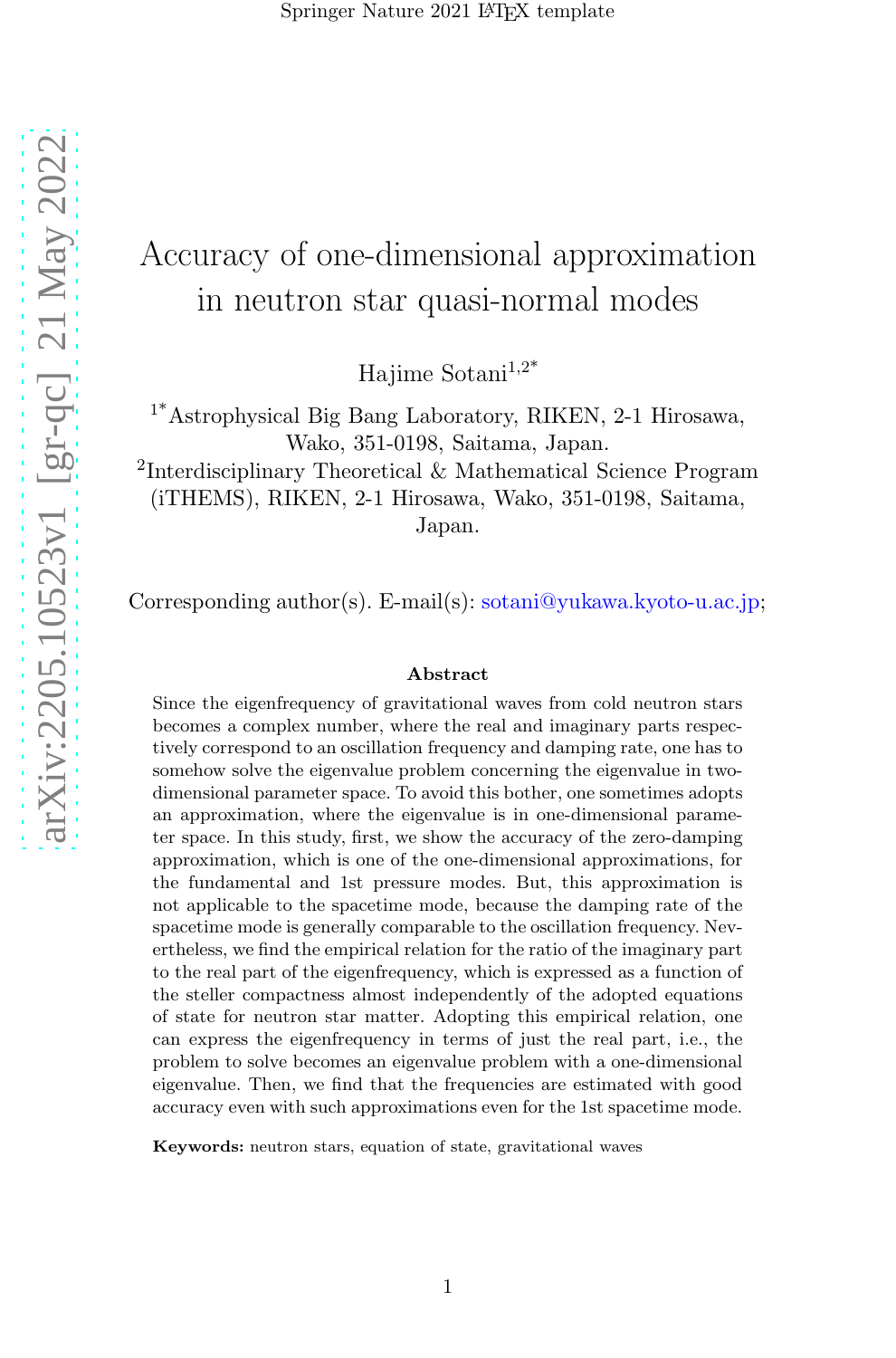### 1 Introduction

Neutron stars, which are produced through core-collapse supernovae, are one of the most suitable environments for probing physics under extreme conditions, which are quite difficult to realize on the Earth. The density inside the star significantly exceeds the standard nuclear density, while the gravitational and magnetic fields become much stronger than those observed in our solar system. So, by observing the neutron star itself and/or the phenomena associated with neutron stars, inversely one would be able to extract the information for the extreme conditions. For example, the discovery of the  $2M_{\odot}$  neutron stars excludes some of the soft equations of state  $(EOS)$   $[1-3]$ . Namely, if the maximum mass of the neutron star constructed with an EOS does not reach the observed mass, such an EOS is not good for the EOS describing neutron stars. The light bending due to the strong gravitational field, which is one of the relativistic effects, may also tell us the neutron star properties. That is, owing to the strong gravitational field induced by the neutron star, the light curve from the neutron star would be modulated. Thus, by carefully observing the pulsar light curve, one could mainly constrain the stellar compactness, i.e., the ratio of the stellar mass to the radius (e.g.,  $[4-9]$ ). In practice, the mass and radius of the neutron stars, i.e.,  $PSR$  J0030+0451 [\[10](#page-11-4), [11\]](#page-11-5) and PSR J0740+6620 [\[12](#page-12-0), [13](#page-12-1)], are successfully constrained through the observations with the Neutron star Interior Composition Explorer (NICER) on the International Space Station. The current uncertainty in the mass and radius constraints is still large, but this type of constraint must help us to know the true EOS when the uncertainty is reduced through future observations.

In addition to the direct observations of the stellar mass and radius, the oscillation frequency from the neutron star is another important observable. Since the oscillation frequency strongly depends on the interior properties of the object, as an inverse problem, one can extract the stellar properties by observing the frequency. This technique is known as asteroseismology, which is similar to seismology on the Earth and helioseismology on the Sun. In fact, by identifying the quasi-periodic oscillations observed in the afterglow following the giant flares with the neutron star crustal oscillations, one could constrain the crust properties (e.g., Refs. [\[14](#page-12-2)[–16](#page-12-3)]). Similarly, one may know the neutron star mass, radius, and EOS by observing the gravitational wave frequencies from neutron stars and by identifying them with specific oscillation modes (e.g., Refs. [\[17](#page-12-4)[–27](#page-12-5)]). Furthermore, this technique is recently adopted for understanding the gravitational wave signals appearing in the numerical simulations for core-collapse supernova (e.g., Refs. [\[28](#page-12-6)[–37\]](#page-13-0)).

In general, the gravitational wave frequencies from the neutron stars are complex numbers, where the real and imaginary parts respectively correspond to an oscillation frequency and damping rate, and the corresponding eigenmodes are called quasi-normal modes. So, to determine the quasi-normal modes of the neutron stars, one has to somehow solve the eigenvalue problem with respect to the eigenvalue in two-dimensional parameter space with the real and imaginary parts. Since this solution may be a bother, one sometimes adopts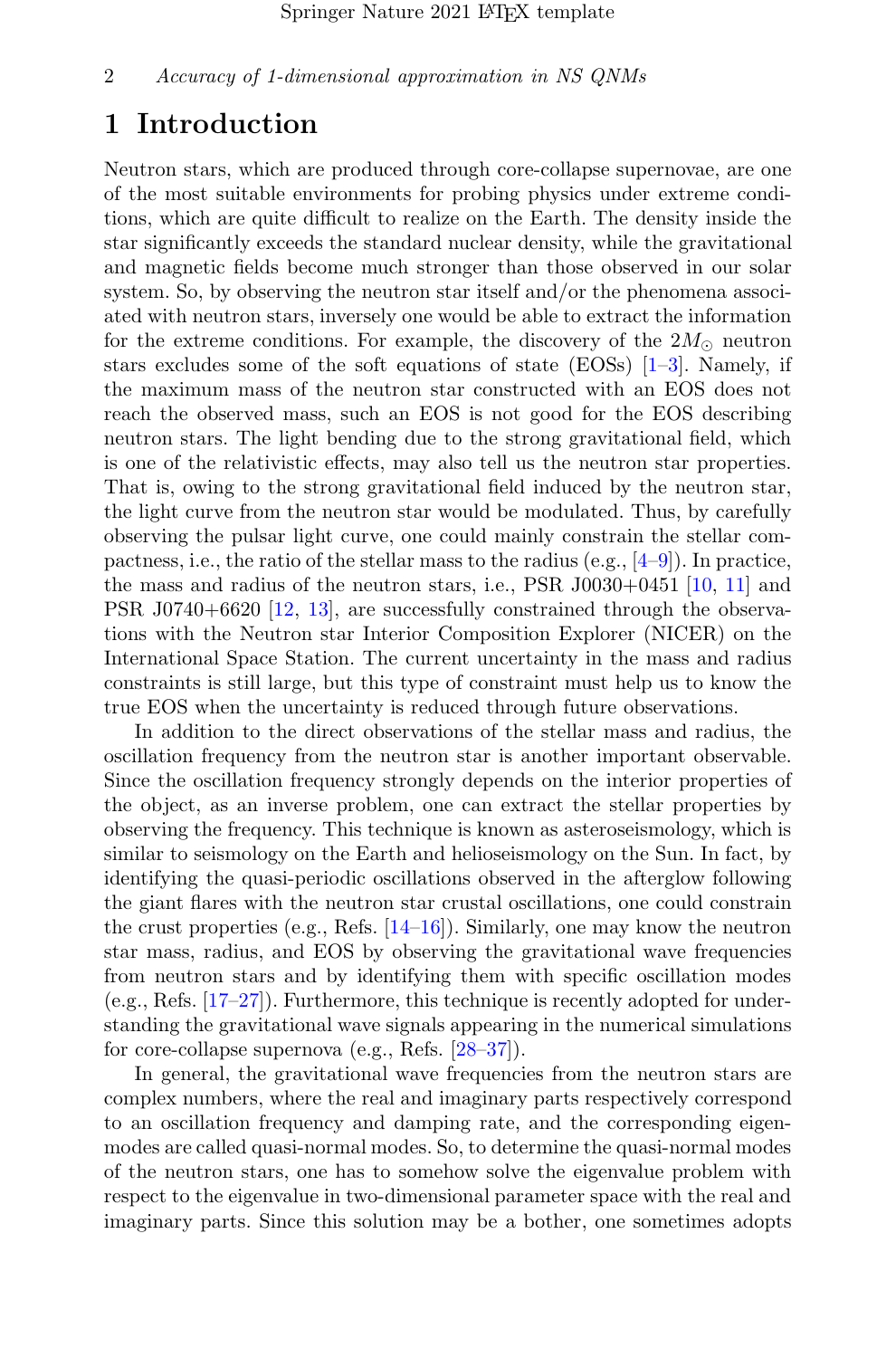the approximation to estimate the frequency of gravitational waves. The simple approximation is the relativistic Cowling approximation, where the metric perturbations are neglected during the fluid oscillations, i.e., the frequencies of fluid oscillations are determined with the fixed metric. One can qualitatively discuss the behavior of frequencies with the Cowling approximation, even though the accuracy of the determined frequencies is within  $\sim 20\%$  [\[36](#page-13-1), [38\]](#page-13-2). Another approximation adopted so far is the zero-damping approximation, where one takes into account the metric perturbations as well as the fluid perturbations, but the imaginary part of the eigenvalue is assumed to be zero. This is because the damping rate, i.e, the imaginary part of the eigenvalue, for the gravitational waves induced by the fluid oscillations is generally much smaller than the oscillation frequency, i.e., the real part of the eigenvalue. This approximation is considered to estimate the frequency of the gravitational waves well, but it is not discussed how well this approximation works. So, in this study, we first discuss how well the zero-damping approximation works by comparing the frequencies determined with the approximation to those determined through the proper eigenvalue problem. Anyway, with either the Cowling approximation or the zero-damping approximation, one can discuss only the frequency of the gravitational waves induced by the fluid oscillations, such as the fundamental, pressure, and gravity modes, but one cannot discuss the gravitational waves associated with the oscillations of the spacetime itself, i.e., the w-modes.

In order to estimate the  $w_1$ -mode frequency, in this study, we find the empirical relation for the ratio of the damping rate of the  $w_1$ -mode gravitational wave, i.e., the imaginary part of the quasi-normal mode, to its frequency, i.e., the corresponding real part, as a function of the stellar compactness almost independently of the adopted EOSs. With this empirical relation, we newly propose a one-dimensional approximation for estimating the  $w_1$ -mode frequency and show how well this approximation works. Unless otherwise mentioned, we adopt geometric units in the following,  $c = G = 1$ , where c and G denote the speed of light and the gravitational constant, respectively, and the metric signature is  $(-, +, +, +)$ .

### 2 Neutron star models

In this study, we simply consider the static, spherically symmetric stars, where the metric describing the system is given by

<span id="page-2-0"></span>
$$
ds^{2} = -e^{2\Phi}dt^{2} + e^{2\Lambda}dr^{2} + r^{2} \left(d\theta^{2} + \sin^{2}\theta d\phi^{2}\right).
$$
 (1)

The metric functions  $\Phi$  and  $\Lambda$  in Eq. [\(1\)](#page-2-0) are functions only of r, while  $e^{2\Lambda}$ is directly related to the mass function,  $m(r)$ , as  $e^{-2\Lambda} = 1 - 2m/r$ . The stellar structure is determined by integrating the Tolman-Oppenheimer-Volkoff equation with an appropriate EOS for neutron star matter. In this study, we adopt the same EOSs as in Refs. [\[25](#page-12-7), [26](#page-12-8)], which are listed in Table [1](#page-3-0) together with the EOS parameters and maximum mass of the neutron star. Here,  $K_0$ and  $L$  are the incompressibility for symmetric nuclear matter and the density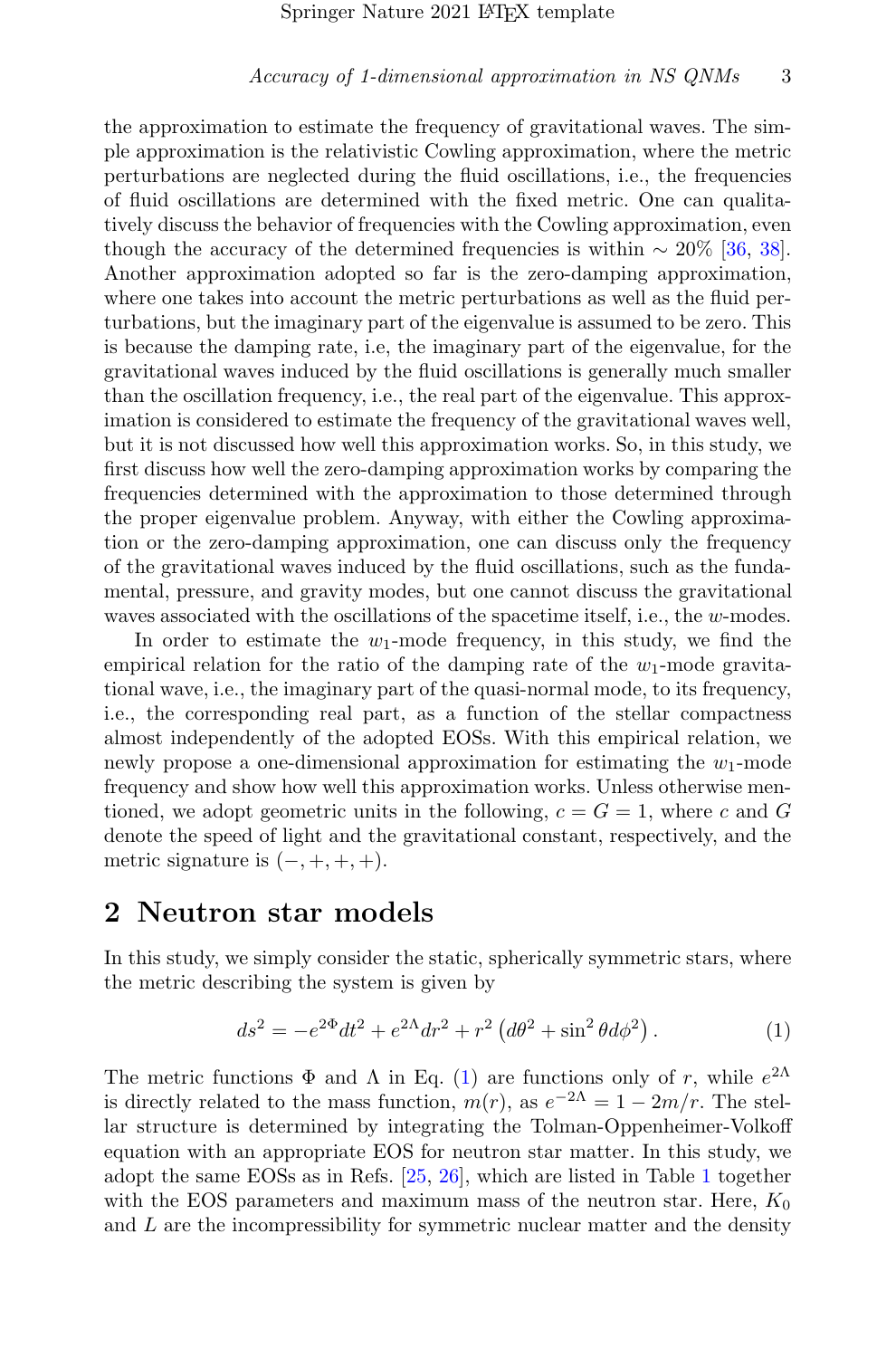**Table 1** EOS parameters adopted in this study,  $K_0$ , L, and  $\eta$ , and the maximum mass,  $M_{\text{max}}$ , of the neutron star constructed with each EOS.

<span id="page-3-0"></span>

| EOS        | $M_{\rm eV}$ | $'$ Me $\overline{V}$ | MeV  | $M_{\rm max}/M_{\odot}$ |
|------------|--------------|-----------------------|------|-------------------------|
| DD2        | 243          | 55.0                  | 90.2 | 2.41                    |
| Miyatsu    | 274          | 77.1                  | 118  | 1.95                    |
| Shen       | 281          | 111                   | 151  | 2.17                    |
| <b>FPS</b> | 261          | 34.9                  | 68.2 | 1.80                    |
| SKa        | 263          | 74.6                  | 114  | 2.22                    |
| SLy4       | 230          | 45.9                  | 78.5 | 2.05                    |
| SLv9       | 230          | 54.9                  | 88.4 | 2.16                    |
| Togashi    | 245          | 38.7                  | 71.6 | 2.21                    |



<span id="page-3-1"></span>Fig. 1 For the neutron star models constructed with various EOSs, the mass is shown as a function of the radius. Figure is taken from Ref. [\[25](#page-12-7)].

dependence of the nuclear symmetry energy. We note that any EOSs can be characterized by these nuclear saturation parameters, which are constrained via terrestrial nuclear experiments, such as  $K_0 = 230 \pm 40$  MeV [\[39\]](#page-13-3) and  $L \approx 58.9 \pm 16$  MeV [\[40](#page-13-4)]. Comparing these fiducial values of  $K_0$  and L to those for the adopted EOSs, some of the EOSs listed in Table [1](#page-3-0) seem to be excluded, but we consider even such EOSs in this study to examine the EOS dependence in the wide parameter space. Additionally,  $\eta$  in Table [1](#page-3-0) is the specific combination of  $K_0$  and  $L$  as  $\eta \equiv (K_0 L^2)^{1/3}$  [\[41\]](#page-13-5), which is a suitable parameter not only for expressing the properties of low-mass neutron stars but also for discussing the maximum mass of neutron stars [\[42](#page-13-6)[–44\]](#page-13-7). The mass and radius relations for the neutron star models constructed with the EOS listed in Table [1](#page-3-0) are shown in Fig. [1,](#page-3-1) where the filled and open marks respectively correspond to the EOSs constructed with the relativistic framework and with the Skyrmetype effective interaction, while the double-square is the EOS constructed with a variational method. As in Ref. [\[25\]](#page-12-7), we consider the stellar models denoted with marks in this figure.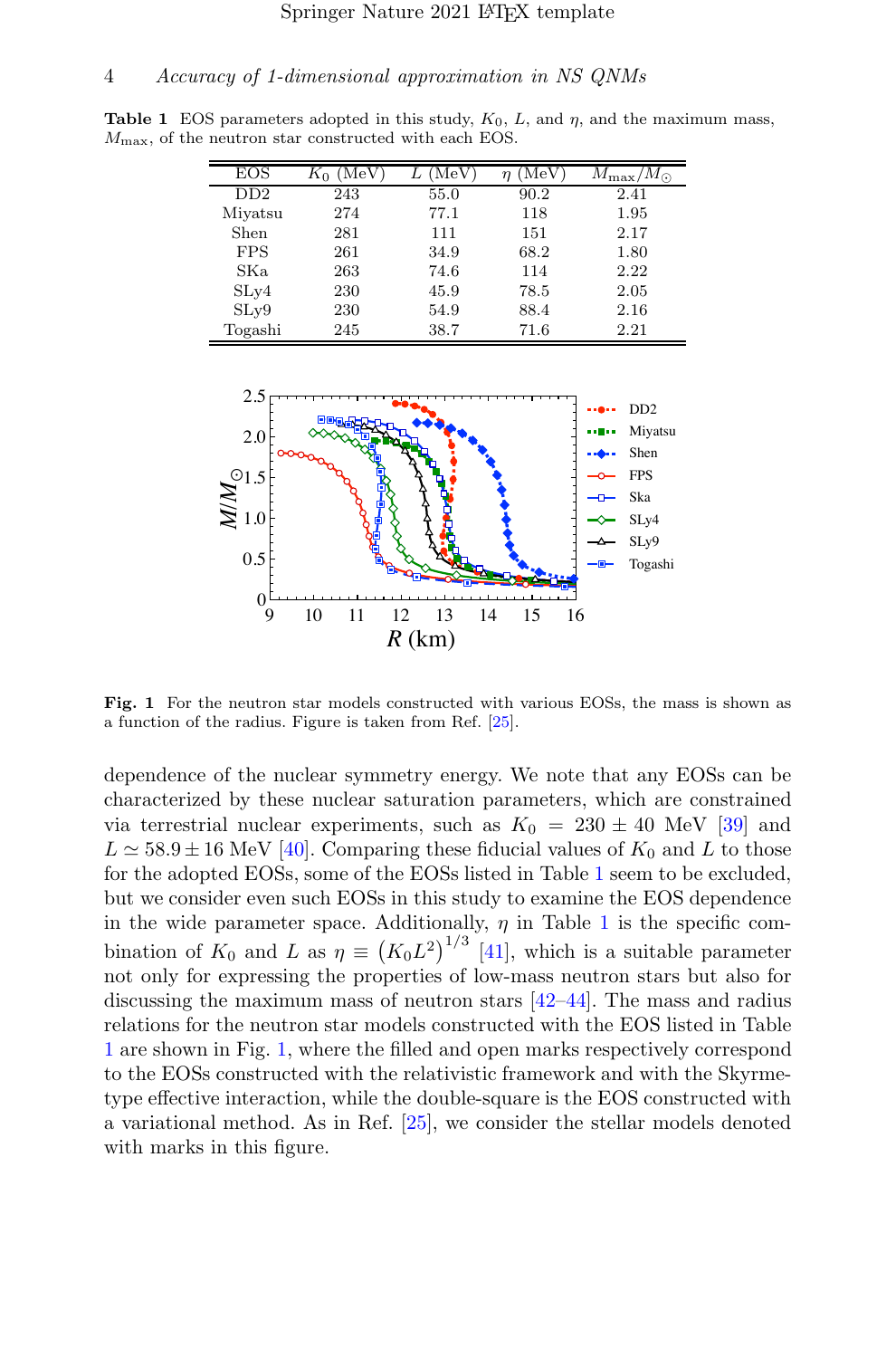### 3 Quasi-normal modes

In order to determine the quasi-normal modes of gravitational waves from compact objects, one has to solve the eigenvalue problem. The perturbation equations are derived from the linearized Einstein equation by adding the metric and fluid perturbations on the background stellar models. By imposing the appropriate boundary conditions at the stellar center, surface, and spacial infinity, the problem to solve becomes the eigenvalue problem with respect to the eigenvalue,  $\omega$ . As a practical matter, how to numerically deal with the boundary condition at the spatial infinity may become a problem. In this study, we especially adopt the continued fraction method, the so-called Leaver's method [\[45,](#page-13-8) [46](#page-13-9)]. That is, the perturbation variable outside the star is expressed as a power series around the stellar surface, which also satisfies the boundary condition at the infinity. By substituting this expansion into the Regge-Wheeler equation, one can get a three-term recurrence relation including  $\omega$ , which is rewritten in the form of a continued fraction. So, one has to find the eigenvalue,  $\omega$ , which satisfies the continued fraction. Here, we symbolically express this condition as  $f(\omega) = 0$ . The resulatant  $\omega$  is generally a complex value, where the real and imaginary parts correspond to the oscillation frequency,  $\text{Re}(\omega)/2\pi$ , and damping rate of the corresponding gravitational waves. The concrete perturbation equations, boundary conditions, and functional form of  $f(\omega)$  are shown in Refs. [\[19,](#page-12-9) [36\]](#page-13-1).

In practice, since  $f(\omega)$  is also a complex value, we try to find the value of  $\omega$ numerically, with which the absolute value of  $f(\omega)$  becomes the local minimum. In this study, we especially focus on the fundamental  $(f<sub>-</sub>)$ , 1st pressure  $(p<sub>1</sub>$ -), and 1st spacetime  $(w_1)$  modes for the various neutron star models constructed with the EOSs listed in Table [1.](#page-3-0) We note that the  $f$ - and  $p_1$ -modes are the quasi-normal modes induced by the fluid oscillations, while the  $w_1$ -mode is the quasi-normal mode associated with the oscillations of spacetime itself.

With the resultant f-mode frequency, we show the ratio of  $\text{Im}(\omega)$  to  $\text{Re}(\omega)$ in the top panel of Fig. [2.](#page-5-0) From this figure, one can observe that the values of Im( $\omega$ )/Re( $\omega$ ) are well expressed as a function of the stellar compactness,  $M/R$ , almost independently of the EOS. In fact, we can derive the empirical relation for  $\text{Im}(\omega)$ /Re $(\omega) \gtrsim 10^{-5}$ , i.e., except for the quite low-mass neutron stars, given by

<span id="page-4-0"></span>
$$
\frac{\text{Im}(\omega_f)}{\text{Re}(\omega_f)} = \left[0.13193 - 4.4754\left(\frac{M}{R}\right) + 290.9\left(\frac{M}{R}\right)^2 - 756.14\left(\frac{M}{R}\right)^3\right] \times 10^{-4},\tag{2}
$$

with which the expected values are shown with the thick-solid line in the top panel. In the bottom panel of Fig. [2,](#page-5-0) we also show the relative deviation calculated with

<span id="page-4-1"></span>
$$
\Delta = \frac{\text{abs}[\mathcal{R} - \mathcal{R}_{\text{fit}}]}{\mathcal{R}},\tag{3}
$$

where R and  $\mathcal{R}_{\text{fit}}$  denote the ratio of Im( $\omega$ ) to Re( $\omega$ ) detemined through the eigenvalue problem and estimated with Eq. [\(2\)](#page-4-0) for each stellar model,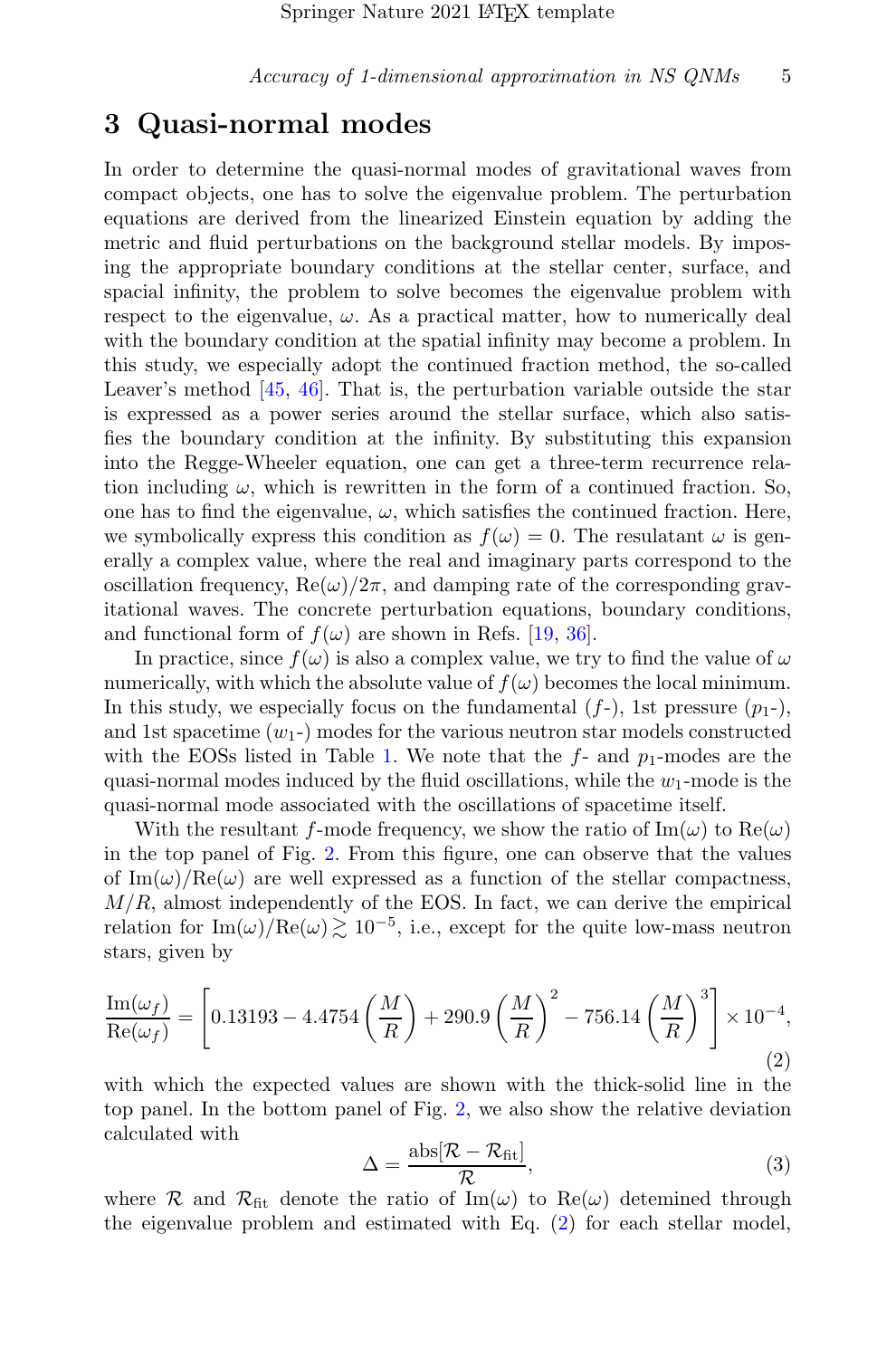

<span id="page-5-0"></span>**Fig. 2** In the top panel, the ratio of Im( $\omega$ ) to Re( $\omega$ ) for the f-mode is shown as a function of the stellar compactness for various neutron star models, where the solid line denotes the fitting formula given by Eq. [\(2\)](#page-4-0). In the bottom pane, the relative deviation of the value of  $\text{Im}(\omega)/\text{Re}(\omega)$  estimated with the empirical formula from that calculated via the eigenvalue problem is shown.

respectively. From this figure, we find that the values of  $\text{Im}(\omega)/\text{Re}(\omega)$  can be usually estimated within  $\sim 10\%$  accuracy by using the empirical relation. In a similar way, we show  $\text{Im}(\omega)/\text{Re}(\omega)$  for the  $p_1$ -modes in Fig. [3.](#page-6-0) But, for the case of the  $p_1$ -mode we can not derive the empirical relation as a function of  $M/R$ , unlike the case of the f-mode.

On the other hand, we also find that one can express the value of  $\text{Im}(\omega)/\text{Re}(\omega)$  for the  $w_1$ -mode as a function of  $M/R$  almost independently of the adopted EOS. In the top panel of Fig. [4,](#page-7-0) we show the ratio of  $\text{Im}(\omega)$  to  $\text{Re}(\omega)$  for the  $w_1$ -mode determined through the eivenvlue problem for each stellar model as a function of the corresponding stellar compactness, where the solid line denotes the fitting formula given by

<span id="page-5-1"></span>
$$
\frac{\text{Im}(\omega_{w_1})}{\text{Re}(\omega_{w_1})} = 1.0659 - 4.1598 \left(\frac{M}{R}\right) + 16.4565 \left(\frac{M}{R}\right)^2 - 39.5369 \left(\frac{M}{R}\right)^3. (4)
$$

In the bottom panel, we show the relative deviation calculated with Eq. [\(3\)](#page-4-1) for the  $w_1$ -mode, where  $\mathcal{R}_{\text{fit}}$  is estimated with Eq. [\(4\)](#page-5-1). Considering to the fact that  $M/R = 0.172$  (0.207) for the canonical neutron star model with  $M = 1.4 M_{\odot}$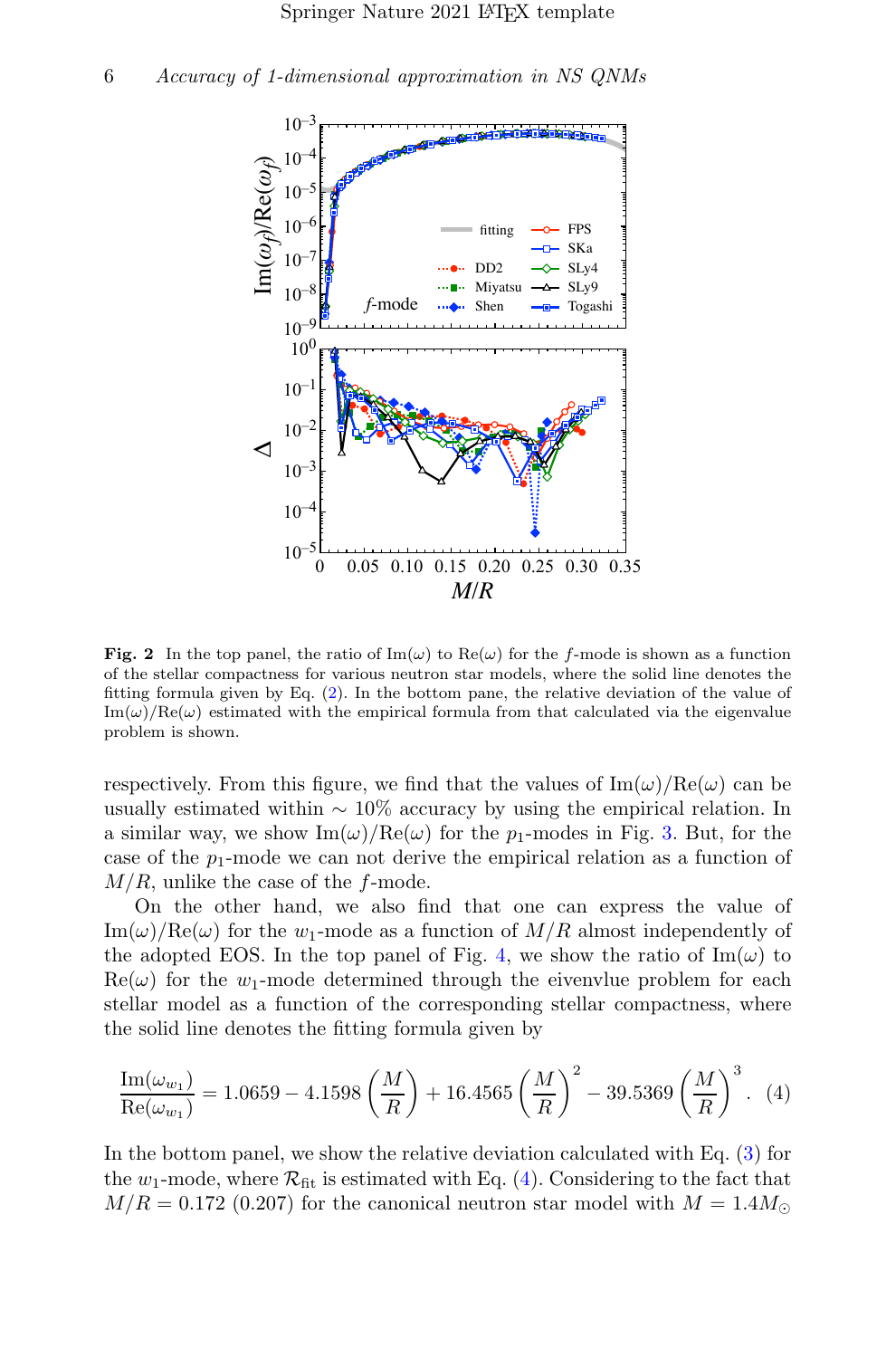

<span id="page-6-0"></span>Fig. 3 The ratio of Im( $\omega$ ) to Re( $\omega$ ) for the p<sub>1</sub>-mode is shown as a function of the stellar compactness for various neutron star models.

and  $R = 12 \text{ km } (10 \text{ km})$ , one can observe that the fitting formula given by Eq. [\(4\)](#page-5-1) works better for the low-mass neturon star models.

# 4 One-dimensional approximation

In order to determine the quasi-normal modes, one has to somehow search the solution of  $\omega$  in two-dimensional parameter space with the real and imaginary parts, and this procedure may be trouble. One may sometimes adopt a suitable approximation to get out of this trouble, even if one can estimate only the frequency of quasi-normal modes. In this study, we especially consider the approximation, where the eigenvalue belongs to one-dimensional parameter space, depending only on the real part of the eigenvalue. We refer to this approximation as the one-dimensional approximation in this study. For example, since the imaginary part of the quasi-normal modes induced by the fluid oscillations is much smaller than the real part of them, as shown in Figs. [2](#page-5-0) and [3,](#page-6-0) one may assume that  $\text{Im}(\omega) = 0$ . This approximation, referred to as zerodamping approximation, is a special case of one-dimensional approximation. In fact, this approximation has been adopted in some previous studies, but it has not been discussed how well this approximation works. So, in the next subsections, we will see the accuracy of the zero-damping approximation for the  $f$ - and  $p_1$ -mode frequencies, and then we also propose the one-dimensional approximation for estimating the  $w_1$ -mode frequency.

### 4.1 Zero-damping approximation

The zero-damping approximation, neglecting the imaginary part of the eigenvalue, is the simplest one-dimensional approximation, i.e., the eigenvalue,  $\omega$ , is assumed to be

$$
\omega_{1D,f} = \omega_r,\tag{5}
$$

where  $\omega_r$  is some real number and  $\omega_{1D,f}$  denotes the eigenvalue with the approximation for the gravitational wave induced by the fluid oscillations.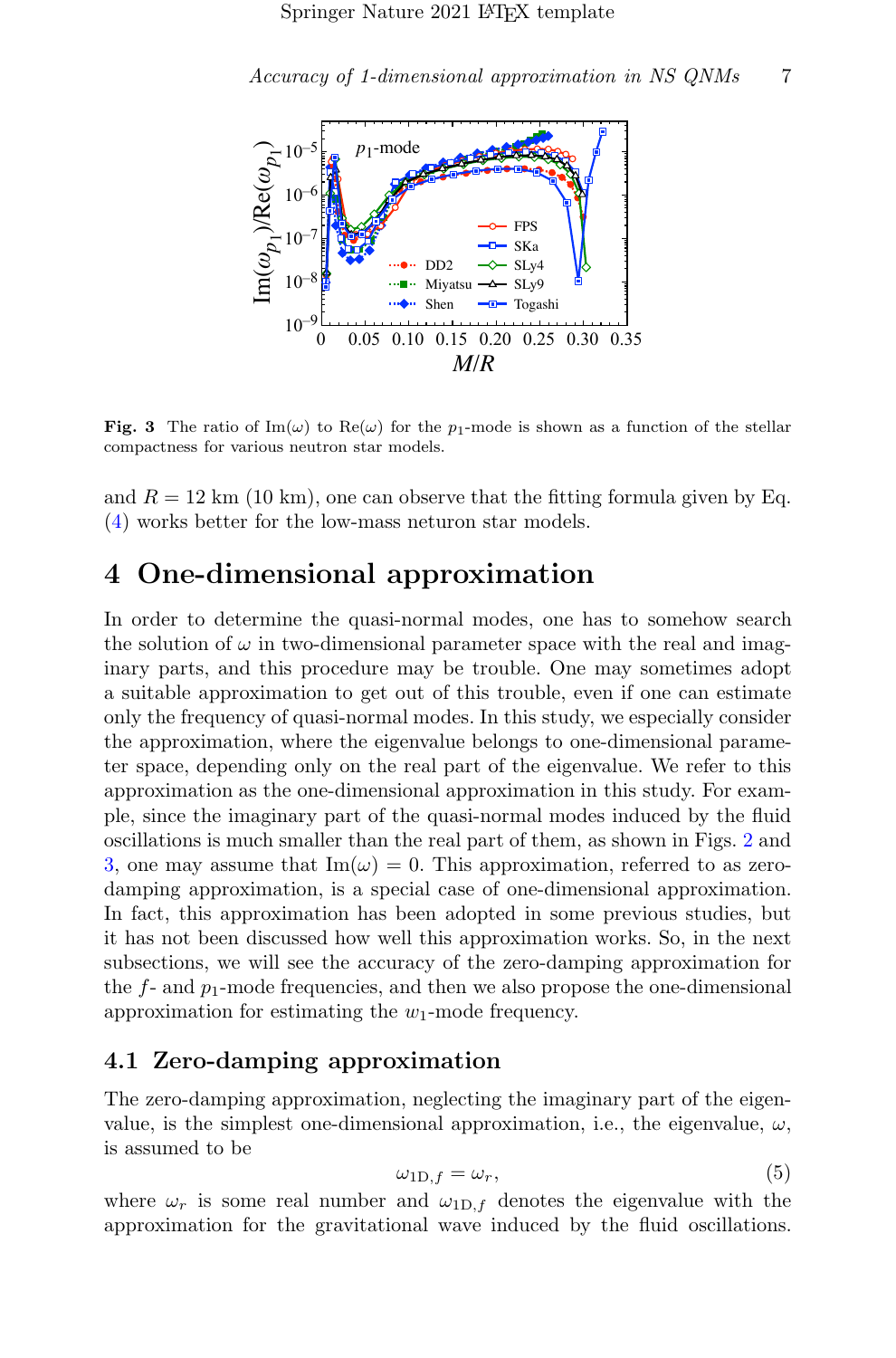

<span id="page-7-0"></span>**Fig. 4** The ratio of Im( $\omega$ ) to Re( $\omega$ ) of the  $w_1$ -mode for various EOSs is shown as a function of the corresponding stellar compactness (top panel), where the solid line denotes the fitting line given by Eq. [\(4\)](#page-5-1). The bottom panel denotes the relative deviation of the estimation with the fitting formula from the values of  $\text{Im}(\omega)/\text{Re}(\omega)$  calculated via the eigenvalue problem.

With the zero-damping approximation, one can estimate the frequency, with which the absolute value of  $f(\omega_{1D,f})$  becomes the local minimum. Once the value of  $\omega_r$  would be determined, the frequency of a gravitational wave is given by  $\omega_r/2\pi$ . As an example, we show the absolute value of  $f(\omega_{1D,f})$  as a function of the frequency for the neutron star model with  $1.46M_{\odot}$  constructed with SLy4 EOS in Fig. [5,](#page-8-0) where the vertical dashed lines denote the frequencies of the  $f$ - and  $p_1$ -modes determined through the proper eigenvalue problem without the approximation and the inserted panel is an enlarged drawing in the vicinity of the  $p_1$ -mode frequency.

In order to check the accuracy of the frequencies of the  $f$ - and  $p_1$ -modes with the zero-damping approximation, we estimate the relative deviation of them from the corresponding frequencies determined through the proper eigenvalue problem, which is calculated by

<span id="page-7-1"></span>
$$
\Delta \text{Re}(\omega_i) = \frac{\text{abs}[\text{Re}(\omega_i) - \omega_{r,i}]}{\text{Re}(\omega_i)},
$$
\n(6)

where  $\text{Re}(\omega_i)$  and  $\omega_{r,i}$  respectively denote the real part of  $\omega$  determined through the proper eivenvalue problem without the approximation and the value of  $\omega_r$  determined with the zero-damping approximation for the  $f - (i = f)$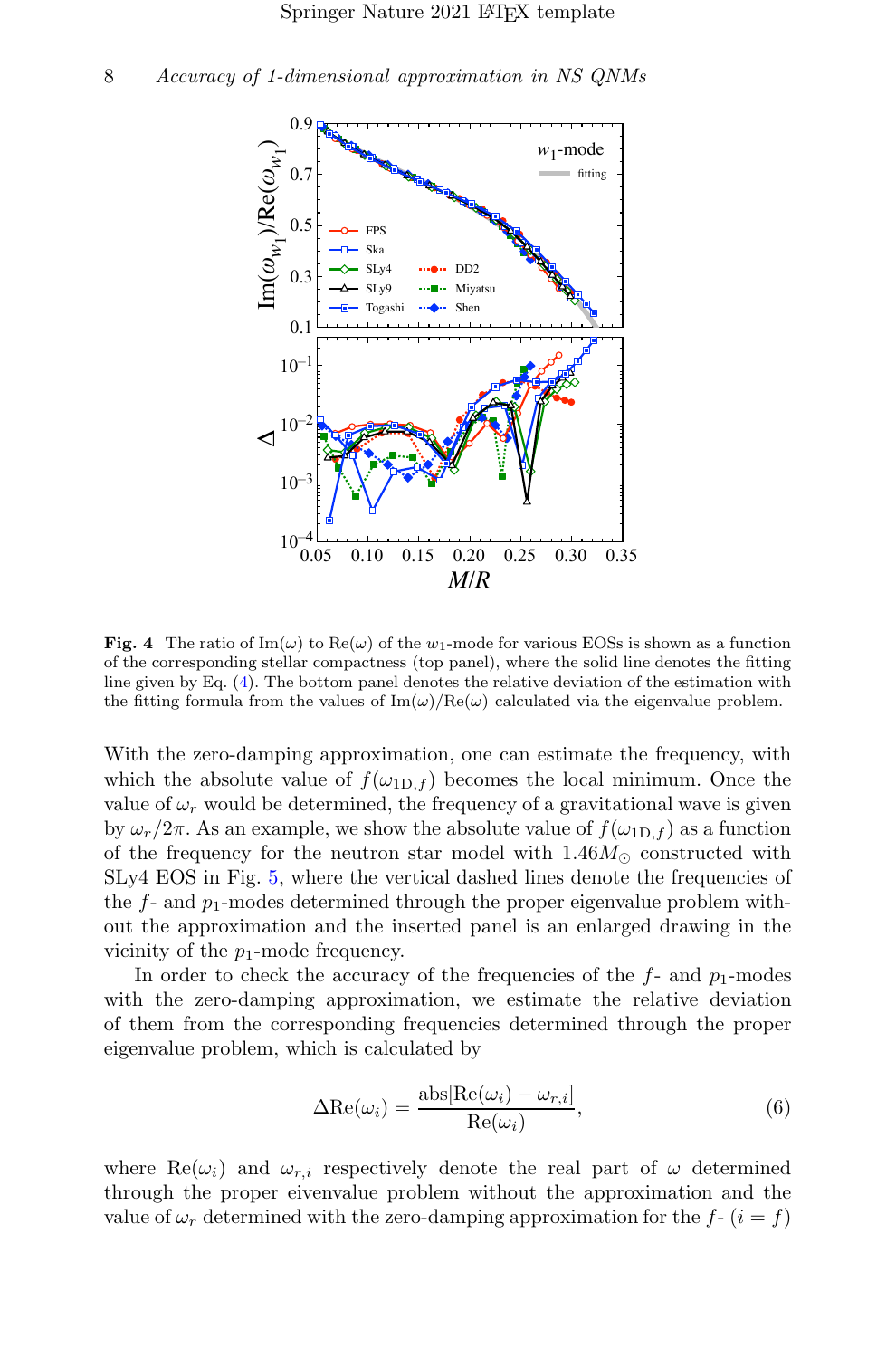

<span id="page-8-0"></span>Fig. 5 For the neutron star model with  $1.46M_{\odot}$  constructed with SLy4 EOS, we show the absolute value of  $f(\omega_{1D,f})$  as a function of frequency. The vertical dashed lines denote the Re( $\omega$ )/2π for the f- and p<sub>1</sub>-modes determined through the proper eigenvalue problem without the approximation. The panel inserted in the figure is an enlarged drawing in the vicinity of the  $p_1$ -mode frequency.



<span id="page-8-1"></span>Fig. 6 The relative deviation of the value of  $\omega_r$  determined with the zero-damping approximation from the value of  $\text{Re}(\omega)$  determined through the proper eigenvalue problem without the approximation, which is calculated with Eq.  $(6)$ , is shown as a function of  $M/R$  for various neutron star models. The top and bottom panels correspond to the results for the fand p1-modes, respectively.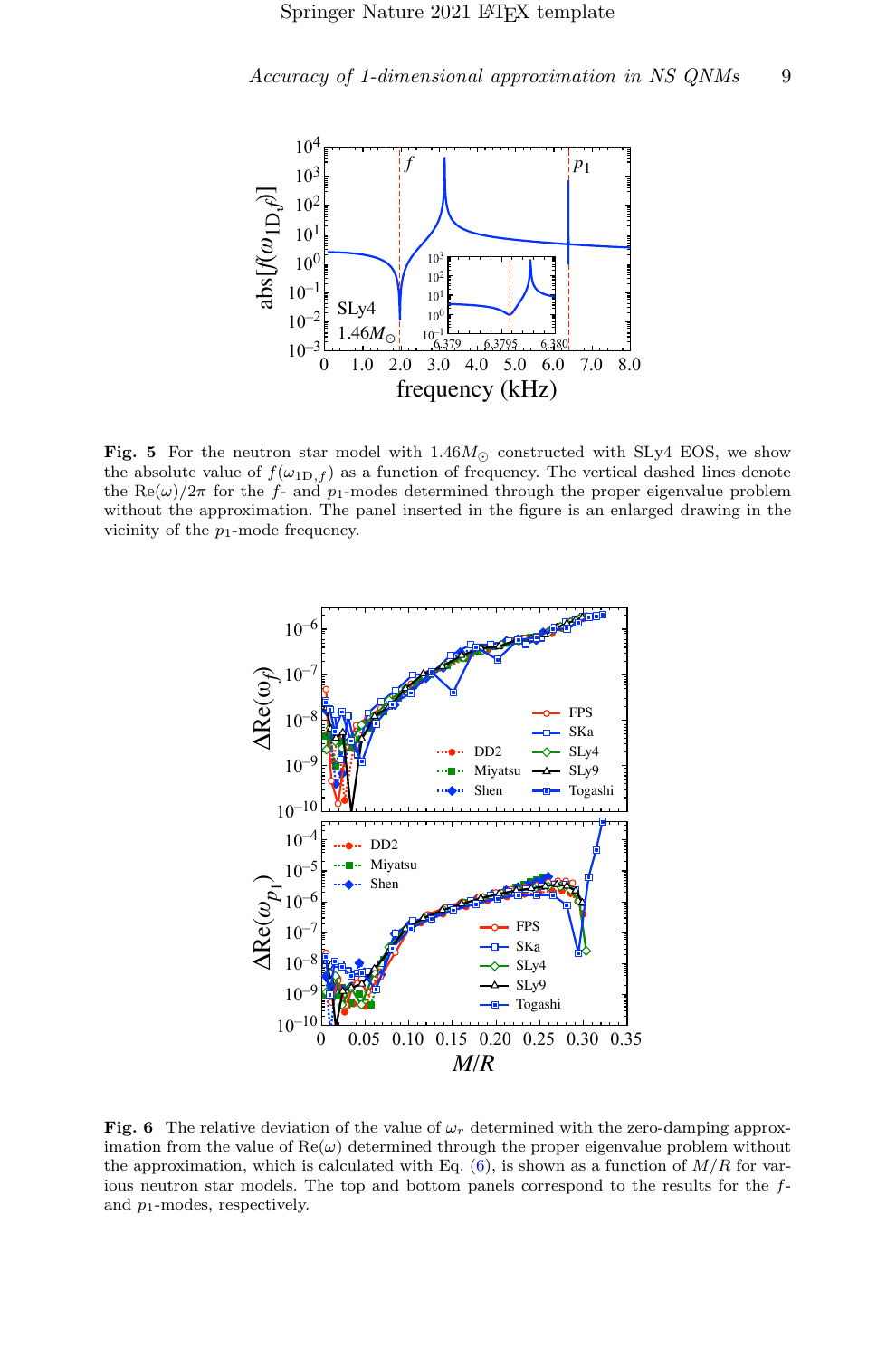

<span id="page-9-0"></span>Fig. 7 The absolute value of  $f(\omega_{1D,w})$  is shown as a function of the frequency for the neutron star model with  $1.46M_{\odot}$  constructed with SLy4 EOS, where the vertical dashed line denotes the  $w_1$ -mode frequency determined though the proper eigenvalue problem without the approximation.

and  $p_1$ -modes  $(i = p_1)$ . For various neutron star models, we show the values of  $\Delta \text{Re}(\omega_i)$  for the f-mode (p<sub>1</sub>-mode) in the top (bottom) panel of Fig. [6.](#page-8-1) From this figure, one can observe that the zero-damping approximation works significantly well.

### 4.2 One-dimensional approximation for the  $w_1$ -mode

Unlike the gravitational waves induced by fluid oscillations, such as the  $f$ and  $p_1$ -modes, the imaginary part of the spacetime modes (w-modes) becomes generally comparable to the real part of them, as shown in Fig. [4.](#page-7-0) So, one cannot estimate the  $w_1$ -mode frequency with the zero-damping approximation. However, owing to the finding of the emprical relation for  $\text{Im}(\omega)/\text{Re}(\omega)$  as shown in Fig. [4,](#page-7-0) we propose the one-dimensional approximation for the  $w_1$ mode, i.e., the eigenvalue with the one-dimensional approximation is assumed to be

$$
\omega_{1D,w} = \omega_r \left( 1 + i \mathcal{R}_{\text{fit}} \right),\tag{7}
$$

where  $\omega_r$  is some real value, while  $\mathcal{R}_{\text{fit}}$  denotes the ratio of  $\text{Im}(\omega_{w_1})$  to  $\text{Re}(\omega_{w_1})$ estimated with Eq. [\(4\)](#page-5-1). Then, one should find the suitable value of  $\omega_r$ , with which the absolute value of  $f(\omega_{1D,w})$  becomes local minimum. As an example, in Fig. [7](#page-9-0) we show the absolute value of  $f(\omega_{1D,w})$  as a function of the frequency given by  $\omega_r/2\pi$  for the neutron star model with 1.46 $M_{\odot}$  constructed with SLy4 EOS. In this figure, for reference we also show the  $w_1$ -mode frequency determined through the proper eigenvalue problem with the dashed vartical line.

To check the accuracy of the one-dimensional approximation, in the top panel of Fig. [8](#page-10-0) we show the relative deviation of the value of  $\omega_r$  determined with the one-dimensional approximation from that of  $\text{Re}(\omega)$  determined through the proper eigenvalue problem, calculated with Eq.  $(6)$  for the w<sub>1</sub>-mode, as a function of  $M/R$  for various neutron star models. In the bottom panel of Fig. [8,](#page-10-0) we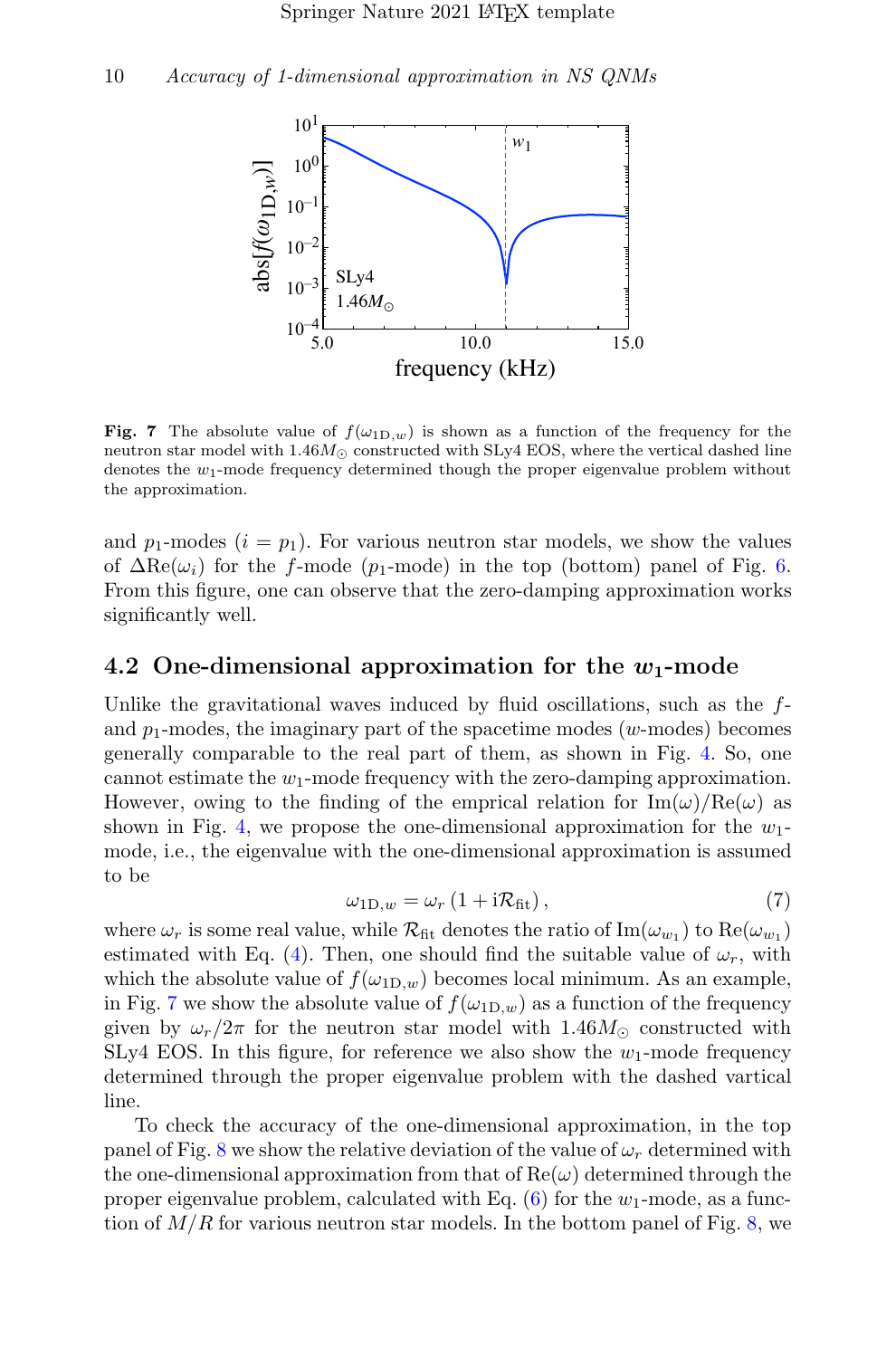

<span id="page-10-0"></span>Fig. 8 The relative deviation of the value of  $\omega_r$  determined with the one-dimensional approximation from that of  $\text{Re}(\omega)$  determined through the proper eigenvalue problem is shown as a function of stellar compactness for various neutron star models in the top panel. In the bottom panel, we show the relative deviation of the imaginary part of the eigenvalue estimated with the one-dimensional approximation from that of  $\text{Im}(\omega)$  determined through the proper eigenvalue problem, calculated with Eq. [\(8\)](#page-10-1)

also show the relative deviation,  $\Delta \text{Im}(\omega_{w_1})$ , of the imaginary part of the eigenvalue estimated with the one-dimensional approximation, i.e.,  $\omega_r \mathcal{R}_{\text{fit}}$ , from  $\text{Im}(\omega)$  determined through the proper eigenvalue problem, which is calculated with

<span id="page-10-1"></span>
$$
\Delta \text{Im}(\omega_{w_1}) = \frac{\text{abs}[\text{Im}(\omega_{w_1}) - \omega_r \mathcal{R}_{\text{fit}}]}{\text{Im}(\omega_{w_1})}.
$$
\n(8)

From this figure, one can observe that the  $w_1$ -mode frequency can be estimated with the one-dimensional approximation within  $\sim 1\%$  accuracy independently of the adopted EOSs. On the other hand, the damping rate of the  $w_1$ -mode can be estimated  $\sim 30\%$  accuracy, which seems to strongly depend on the accuracy of the empirical relation for  $\text{Im}(\omega_{w_1})/\text{Re}(\omega_{w_1})$  given by Eq. [\(4\)](#page-5-1).

# 5 Conclusion

Quasi-normal modes are one of the important properties characterizing compact objects. In this study, first, we show that the ratio of the imaginary part to the real part of the quasi-normal mode for the  $f$ - and  $w_1$ -modes can be expressed as a function of the stellar compactness almost independently of the adopted EOSs, and we derive the corresponding empirical relations.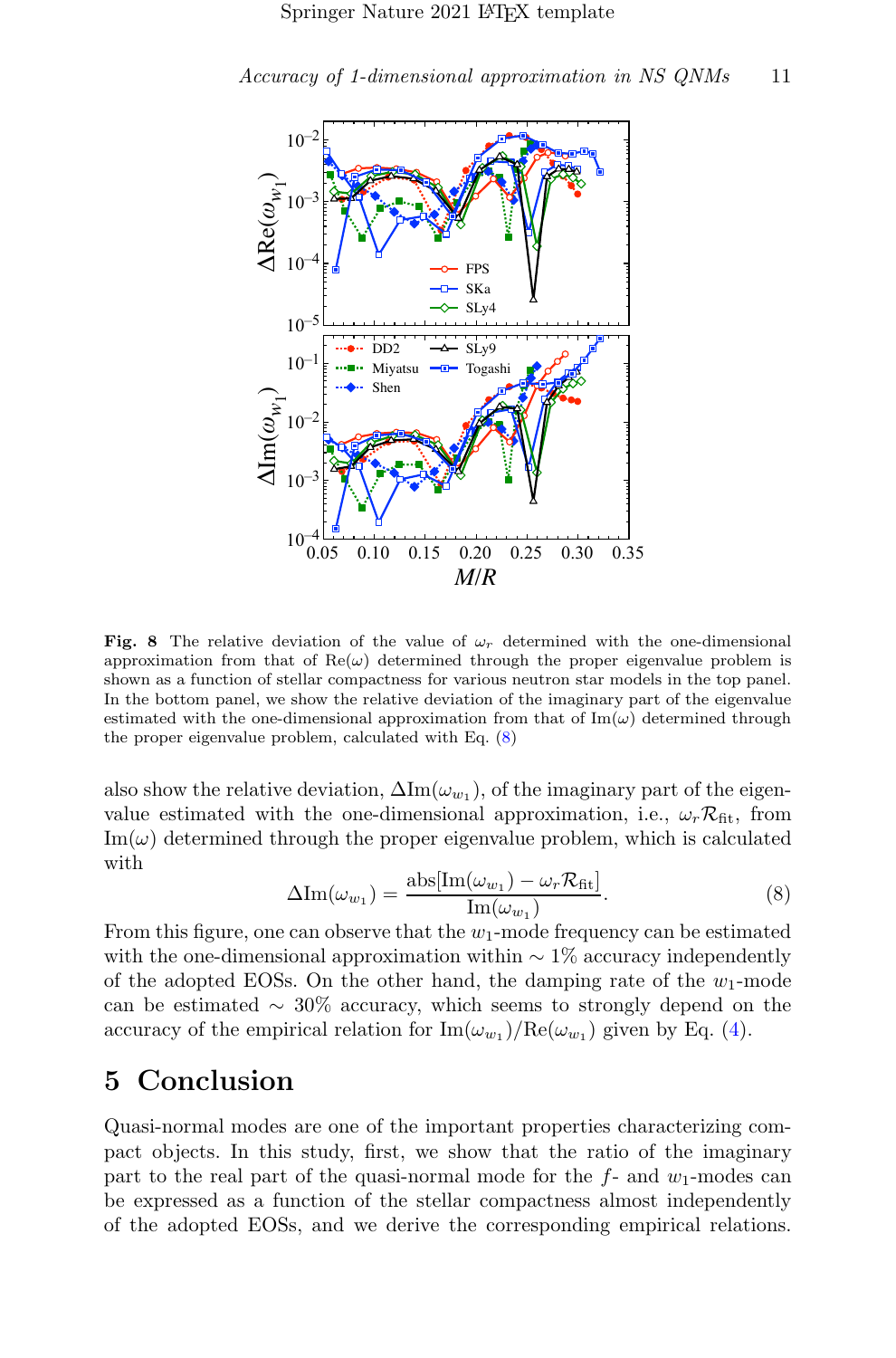Then, focusing on the  $f$ - and  $p_1$ -modes, which are gravitational wave frequencies induced by the stellar fluid oscillations, we examine the accuracy of the zero-damping approximation to estimate the corresponding frequencies of gravitational waves, where the damping rate, i.e., the imaginary part of the quasi-normal mode, is neglected. As a result, we show that one can estimate the frequencies of the  $f$ - and  $p_1$ -mode with the zero-damping approximation with considerable accuracy. In addition, we newly propose the one-dimensional approximation for estimating the  $w_1$ -mode frequency by adopting the empirical relation (that we find in this study) for the ratio of the imaginary part to the real part of the  $w_1$ -modes, and show that this approximation works well, where one can estimate the frequency within  $\sim 1\%$  accuracy.

Acknowledgments. This work is supported in part by the Japan Society for the Promotion of Science (JSPS) KAKENHI Grant Numbers JP19KK0354, JP20H04753, and JP21H01088, and by Pioneering Program of RIKEN for Evolution of Matter in the Universe (r-EMU).

### Declarations

The author has no relevant financial or non-financial interests to disclose.

# References

- <span id="page-11-0"></span>[1] P. Demorest, T. Pennucci, S. Ransom, M. Roberts, and J. Hessels, Nature 467, 1081 (2010).
- [2] J. Antoniadis *et al.*, Science **340**, 6131 (2013).
- <span id="page-11-1"></span>[3] H. T. Cromartie et al., Nature Astronomy 4, 72 (2020).
- <span id="page-11-2"></span>[4] K. R. Pechenick, C. Ftaclas, and J. M. Cohen, Astrophys. J. 274, 846 (1983).
- [5] D. A. Leahy and L. Li, Mon. Not. R. Astron. Soc. 277, 1177 (1995).
- [6] J. Poutanen and M. Gierlinski, Mon. Not. R. Astron. Soc. 343, 1301 (2003).
- [7] D. Psaltis and F. Özel, Astrophys. J.  $792$ , 87 (2014).
- [8] H. Sotani and U. Miyamoto, Phys. Rev. D 98, 044017 (2018); 98, 103019 (2018).
- <span id="page-11-3"></span>[9] H. Sotani, Phys. Rev. D 101, 063013 (2020).
- <span id="page-11-4"></span>[10] T. E. Riley *et al.*, Astrophys. J. **887**, L21 (2019).
- <span id="page-11-5"></span>[11] M. C. Miller *et al.*, Astrophys. J. **887**, L24 (2019).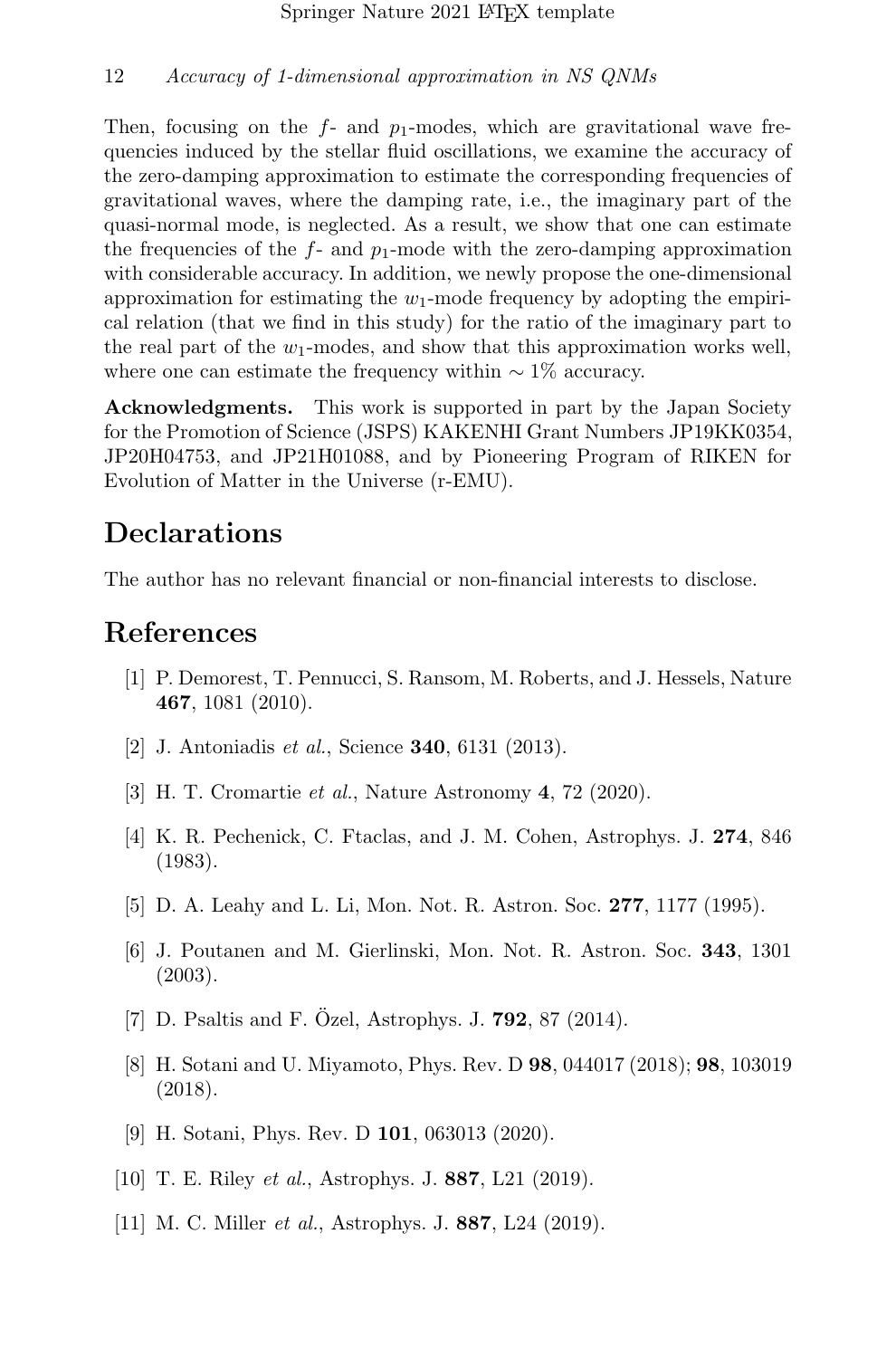- <span id="page-12-0"></span>[12] T. E. Riley *et al.*, Astrophys. J. **918**, L27 (2021).
- <span id="page-12-1"></span>[13] M. C. Miller *et al.*, Astrophys. J. **918**, L28 (2021).
- <span id="page-12-2"></span>[14] M. Gearheart, W. G. Newton, J. Hooker, and B. -A. Li, Mon. Not. R. Astron. Soc. 418, 2343 (2011).
- [15] H. Sotani, K. Nakazato, K. Iida, and K. Oyamatsu, Phys. Rev. Lett. 108, 201101 (2012); Mon. Not. R. Astron. Soc. 428, L21 (2013); 434, 2060 (2013).
- <span id="page-12-3"></span>[16] H. Sotani, K. Iida, and K. Oyamatsu, New Astron. 43, 80 (2016); Mon. Not. R. Astron. Soc. 464, 3101 (2017); 479, 4735 (2018); 489, 3022 (2019).
- <span id="page-12-4"></span>[17] N. Andersson and K. D. Kokkotas, Phys. Rev. Lett. 77, 4134 (1996).
- [18] N. Andersson and K. D. Kokkotas, Mon. Not. R. Astron. Soc. 299, 1059 (1998).
- <span id="page-12-9"></span>[19] H. Sotani, K. Tominaga, and K. I. Maeda, Phys. Rev. D 65, 024010 (2001).
- [20] H. Sotani and T. Harada, Phys. Rev. D 68, 024019 (2003); H. Sotani, K. Kohri, and T. Harada, *ibid.* **69**, 084008 (2004).
- [21] H. Sotani, N. Yasutake, T. Maruyama, and T. Tatsumi, Phys. Rev. D 83 024014 (2011).
- [22] A. Passamonti and N. Andersson, Mon. Not. R. Astron. Soc. 419, 638 (2012).
- [23] D. D. Doneva, E. Gaertig, K. D. Kokkotas, and C. Krüger, Phys. Rev. D 88, 044052 (2013).
- [24] H. Sotani, Phys. Rev. D **102**, 063023 (2020); **102**, 103021 (2020).
- <span id="page-12-7"></span>[25] H. Sotani, Phys. Rev. D **103**, 123015 (2021).
- <span id="page-12-8"></span>[26] H. Sotani and B. Kumar, Phys. Rev. D 104, 123002 (2021).
- <span id="page-12-5"></span>[27] H. Sotani and A. Dohi, Phys. Rev. D 105, 023007 (2022).
- <span id="page-12-6"></span>[28] V. Ferrari, G. Miniutti, and J. A. Pons, Mon. Not. R. Astron. Soc. 342, 629 (2003).
- [29] J. Fuller, H. Klion, E. Abdikamalov, and C. D. Ott, Mon. Not. R. Astron. Soc. 450, 414 (2015).